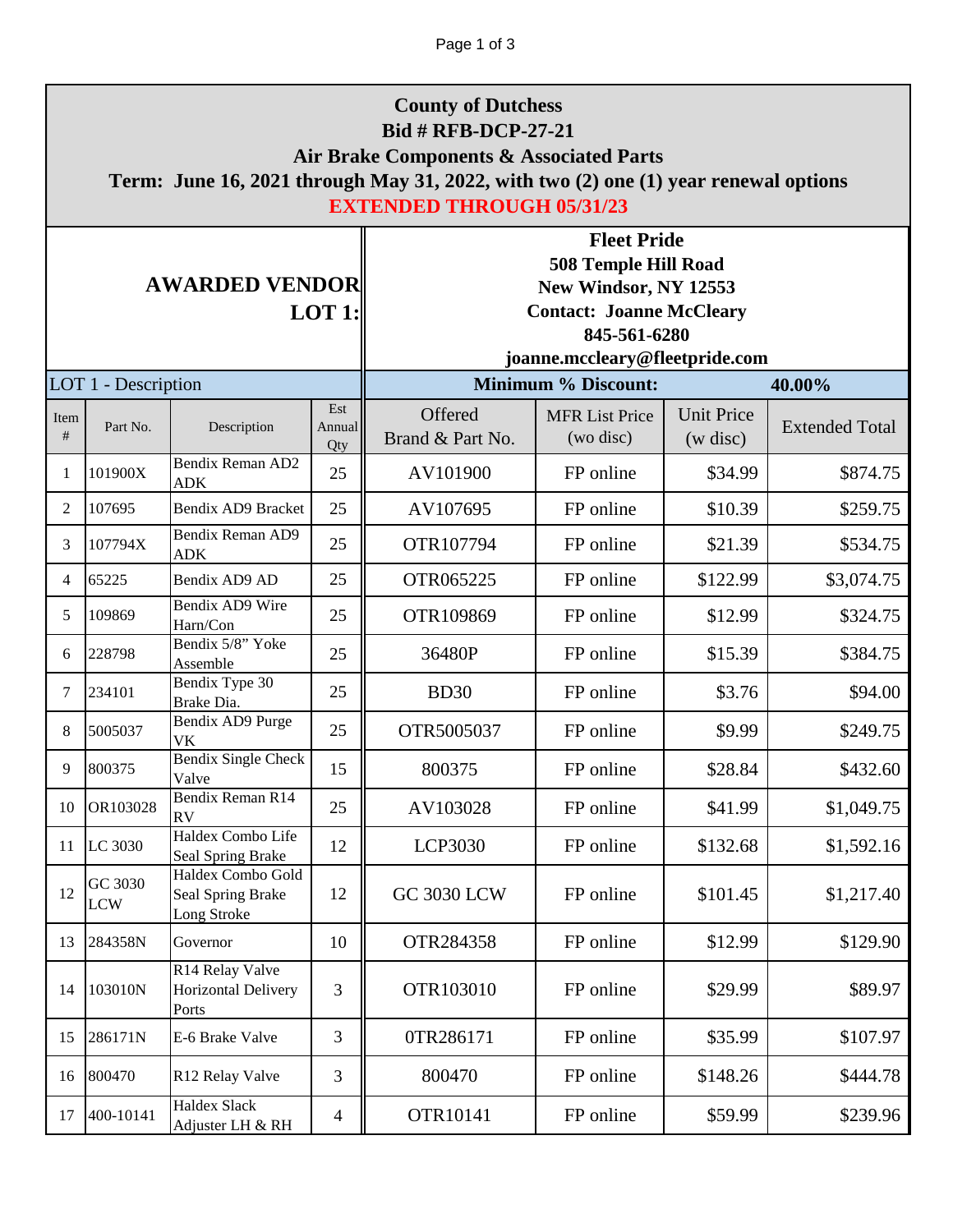| <b>County of Dutchess</b><br><b>Bid # RFB-DCP-27-21</b><br>Air Brake Components & Associated Parts<br>Term: June 16, 2021 through May 31, 2022, with two (2) one (1) year renewal options<br><b>EXTENDED THROUGH 05/31/23</b> |                          |                                            |                                                                                                                                                                 |                                                                                                                                                                            |                                                    |                               |                       |
|-------------------------------------------------------------------------------------------------------------------------------------------------------------------------------------------------------------------------------|--------------------------|--------------------------------------------|-----------------------------------------------------------------------------------------------------------------------------------------------------------------|----------------------------------------------------------------------------------------------------------------------------------------------------------------------------|----------------------------------------------------|-------------------------------|-----------------------|
| <b>AWARDED VENDOR</b><br>$LOT$ 2:                                                                                                                                                                                             |                          |                                            |                                                                                                                                                                 | <b>IEH Auto Plus, LLC dba Auto Plus Auto Parts</b><br>901 North Lenola Road<br>Mooretown, NJ 08057<br><b>Contact: Brian Evanoka</b><br>855-214-9055<br>s498@autoplusap.com |                                                    |                               |                       |
|                                                                                                                                                                                                                               | LOT 2 - Description      |                                            |                                                                                                                                                                 |                                                                                                                                                                            | <b>Minimum % Discount: Refernce Price less 61%</b> |                               |                       |
| Item<br>#                                                                                                                                                                                                                     | Part No.                 | Description                                | Est<br>Annual<br>Qty                                                                                                                                            | Offered<br>Brand & Part No.                                                                                                                                                | <b>MFR List Price</b><br>(wo disc)                 | <b>Unit Price</b><br>(w disc) | <b>Extended Total</b> |
| 18                                                                                                                                                                                                                            | <b>KSMA2124</b><br>720QP | <b>Meritor Front Brake</b><br>Overhaul Kit | 10                                                                                                                                                              | Meritor                                                                                                                                                                    | \$277.00                                           | \$108.03                      | \$1,080.30            |
| 19                                                                                                                                                                                                                            | <b>KSMA2124</b><br>707QP | <b>Meritor Rear Brake</b><br>Overhaul Kit  | 10                                                                                                                                                              | Meritor                                                                                                                                                                    | \$192.03                                           | \$74.89                       | \$748.90              |
| 20                                                                                                                                                                                                                            | 85 123207<br>002         | Meritor Drum Rear<br><b>Brake</b>          | 10                                                                                                                                                              | Meritor                                                                                                                                                                    | \$305.90                                           | \$119.30                      | \$1,193.00            |
| 21                                                                                                                                                                                                                            | 85 123561<br>002         | Meritor Drum Front<br><b>Brake</b>         | 22                                                                                                                                                              | Meritor                                                                                                                                                                    | \$393.18                                           | \$153.34                      | \$3,373.48            |
| 22                                                                                                                                                                                                                            | 85 123681<br>002         | Meritor Drum Front<br><b>Brake</b>         | 6                                                                                                                                                               | Meritor                                                                                                                                                                    | \$568.56                                           | \$221.74                      | \$1,330.44            |
| 23                                                                                                                                                                                                                            | 85 123791<br>002         | Meritor Drum Rear<br><b>Brake</b>          | 10                                                                                                                                                              | Meritor                                                                                                                                                                    | \$843.77                                           | \$329.07                      | \$3,290.70            |
| 24                                                                                                                                                                                                                            | <b>KIT 8042</b>          | Meritor S-Cam<br><b>Bushing Kit</b>        | 6                                                                                                                                                               | Meritor                                                                                                                                                                    | \$19.72                                            | \$7.69                        | \$46.14               |
|                                                                                                                                                                                                                               | 25 KIT 8322              | Meritor S-Cam<br><b>Bushing Kit</b>        | 6                                                                                                                                                               | Meritor                                                                                                                                                                    | \$27.23                                            | \$10.62                       | \$63.72               |
| 26                                                                                                                                                                                                                            | <b>KIT8897AC</b><br>L    | <b>Meritor Front Brake</b><br>Overhaul Kit | 30                                                                                                                                                              | Meritor                                                                                                                                                                    | \$1,111.05                                         | \$433.31                      | \$12,999.30           |
| 27                                                                                                                                                                                                                            | <b>KSMA2124</b><br>704QP | <b>Meritor Front Brake</b><br>Overhaul Kit | $\overline{4}$                                                                                                                                                  | Meritor                                                                                                                                                                    | \$395.18                                           | \$154.12                      | \$616.48              |
| 28                                                                                                                                                                                                                            | KSR301470<br>7QP         | <b>Meritor Rear Brake</b><br>Overhaul Kit  | 10                                                                                                                                                              | Meritor                                                                                                                                                                    | \$269.59                                           | \$105.14                      | \$1,051.40            |
| <b>AWARDED VENDOR</b><br>LOT 3:                                                                                                                                                                                               |                          |                                            | <b>Fleet Pride</b><br><b>508 Temple Hill Road</b><br>New Windsor, NY 12553<br><b>Contact: Joanne McCleary</b><br>845-561-6280<br>joanne.mccleary@fleetpride.com |                                                                                                                                                                            |                                                    |                               |                       |
| LOT 3 - Description                                                                                                                                                                                                           |                          |                                            |                                                                                                                                                                 |                                                                                                                                                                            | <b>Minimum % Discount:</b>                         | 40.00%                        |                       |